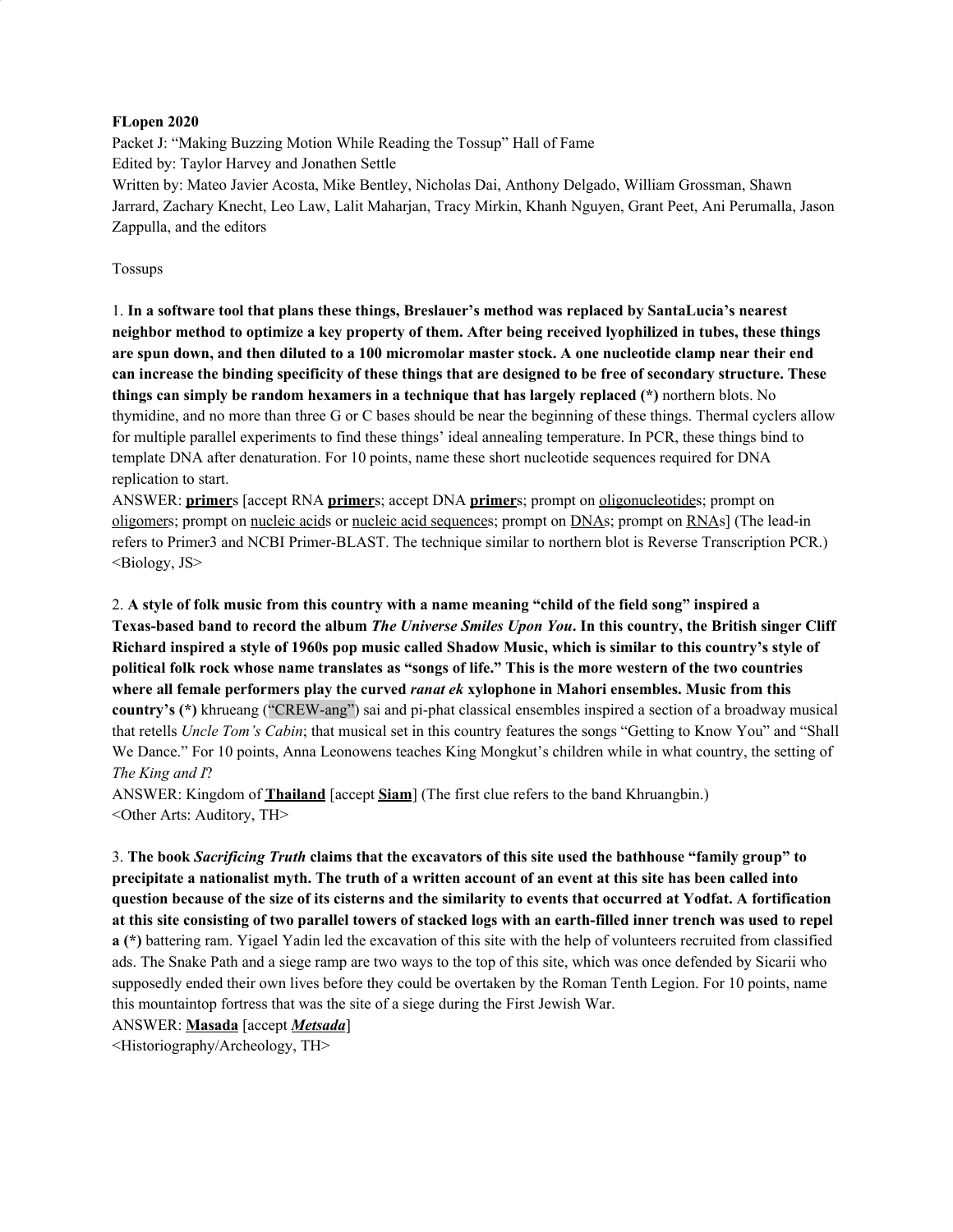4. In a novel by this author that repeatedly details a series of real-life shipwrecks, a blind man has an oracular vision of peacocks on the ocean floor and an adulterous woman searches for the lost city of Cibola. In another novel by this author, Tanis Gamuzo avenges his brother Lionheart's murder by training a pack of **killer dogs while the accordionist Gaudencio composes the title piece. This author of** *Boxwood* **and** *Mazurka for Two Dead Men* **also wrote a high modernist novel in which (\*)** 300 characters are described in a series of vignettes taking place over three days in December 1943. This author used a grotesque style termed *tremendismo* in a novel whose title character muses about his wife Lola while awaiting execution for his murder of the pimp Stretch. For 10 points, name this Spanish author who wrote *The Hive* and *The Family of Pascual Duarte*. ANSWER: Camilo José **Cela** [accept either underlined name of Camilo José **Cela** y Trulock, 1st Marquis of **Iria Flavia**]

<Long Fiction, TH>

5. **An approach to two-dimensional problems for solids with this property solves the biharmonic equation for a function whose second partial derivatives give component stresses. Under further simplifying assumptions,** the equations governing solids with this property are written as the three coupled Navier equations. In solids with this property, if the load on a surface section is replaced by another load with the same resultant force, then no appreciable changes will occur in the solid far away from the load point by St. Venant's principle. **For isotropic, homogeneous solids with this property, the (\*)** stiffness matrix is written using Lamé parameters. The bulk modulus and Poisson's ratio are two of the constants for materials with this property. Stress is proportional to strain in solids with the linear form of this property. For 10 points, name this property contrasted with plastic. ANSWER: linearly **elastic** [or **elasticity**; prompt on linear; prompt on isotropic or homogeneous until they are read by asking "what less general property do the solids possess?"] (The first clue is the Airy stress function.) <Physics, JS>

6. An essay by this author recounts an incident in which the boxer Floyd Patterson is accosted by fans demanding an autograph, only for him to sign one as his brother Raymond. An essay by this author compares a man to "Picasso without paint, Ferrari without fuel – only worse" as he stands in sullen silence between two **"fading blondes." This writer's relationship with his editor wife Nan was strained by his participatory** research on orgies at the Sandstone Retreat for his book on American sexuality, Thy Neighbor's Wife. This **author faced minor disgrace when it was revealed that Colorado (\*)** motel voyeur Gerald Foos fabricated many parts of his story. In this journalist's most famous piece, an aging singer worries about recording an NBC special because of his hoarse voice. For 10 points, name this New Journalist who wrote the piece "Frank Sinatra Has a Cold."

ANSWER: Gay **Talese** ("tuh-LEEZ") <Other Literature, TH>

7. The truffs, a fleet of collective taxis, link the center of this city to smaller suburbs such as **Obrajes ("oh-BRA-hays") and Barrio Rosasani. Neil Armstrong named a valley of aroused sandstone mountains south of this city after the barren landscape of the moon. An elevated transportation system** constructed by Doppelmayr in this city provides a free travelling stage for emerging musicians called "Do Re **Mi Teleférico."** *Yatiri* **aid clients in constructing** *cha'lla***s ("CHA-yass"), sometimes out of dried llama fetuses, in this city's (\*)** Witches' Market. The Plaza Murillo is located in this city, which is linked to the Yungas region by a namesake "Road of Death." The longest and highest cable car system in the world connects this city to the predominantly Aymaran city of El Alto. For 10 points, name this city that houses the seat of the Bolivian government along with Sucre.

ANSWER: **La Paz** [prompt on El Alto until "witches" is read] <Geography, GP>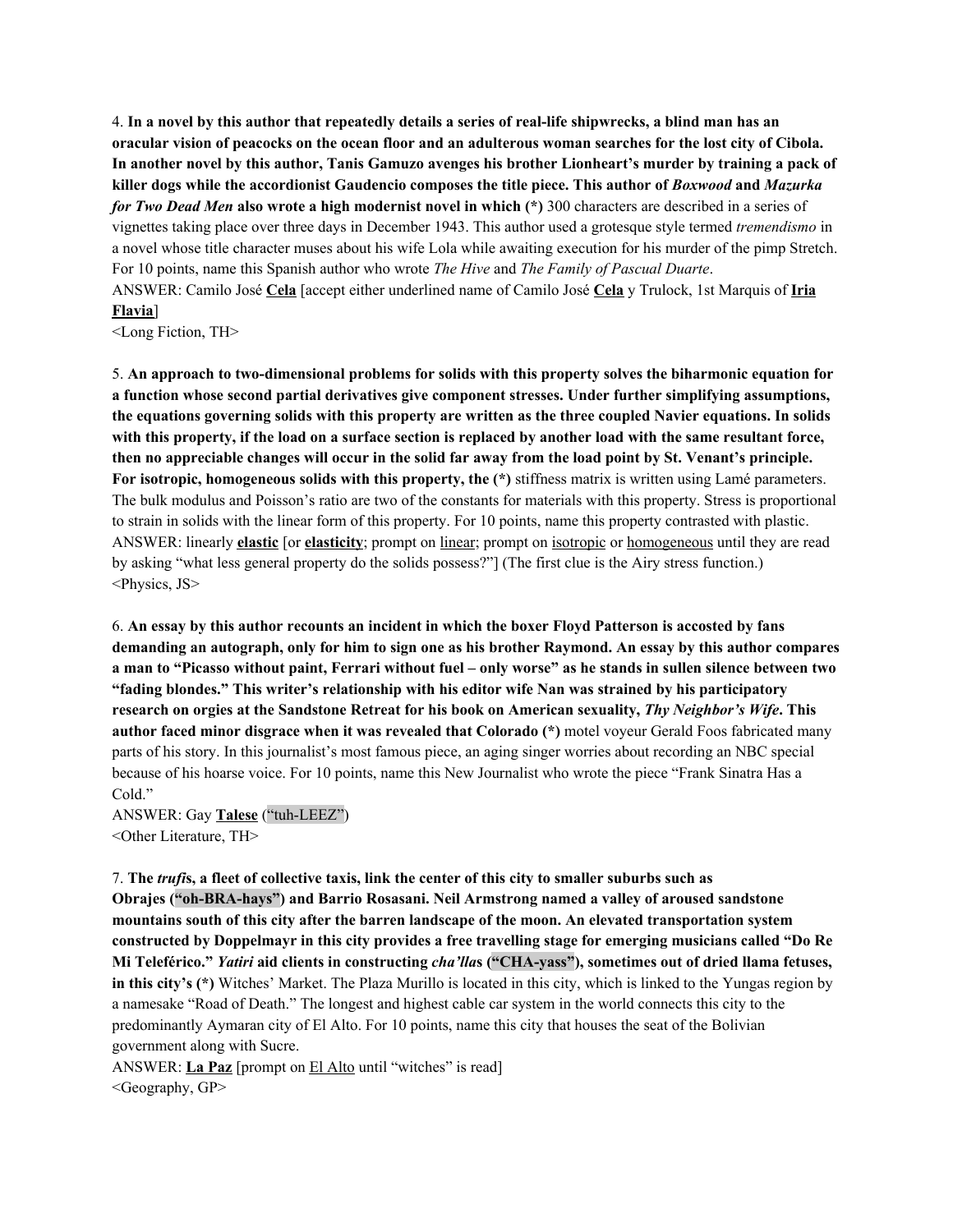8. **A text by Philodemus of Gadara contrats the immediate and necessary form of this concept with an** "empty" kind that persists apart from the appropriate situation. An ancient text titled for this concept is framed as a letter to the author's brother Novatus, who had asked how to mitigate it. This is the first title concept in a Martha Nussbaum book that states that it arises from the Aristotelian notion of  $(*)$  status-injury, or down-grading. In his *Handbook*, Epictetus wrote that this concept arises from a judgement of harm followed by a desire for retribution. Seneca wrote that this emotion was a sort of "temporary madness" and that all stoics should strive to avoid it as a substitute for grief in his *De ira*. The choleric temperament is associated with, for 10 points, what strong emotion associated with the sin of wrath?

ANSWER: **anger** [accept being **angry** or **mad**; accept *Anger and Forgiveness: Resentment, Generosity, Justice*; accept **ire**; accept **rage**; accept **furur**em; accept **wrath** until it is read] <Philosophy, TH>

9. **During an event named for this natural feature, members of the Boykos and Lemkos ethnic groups were forcibly resettled in the Recovered Territories. After rejecting the German Prince Rüdiger, Princess Wanda** committed suicde by drowning in this body of water. A force led by Heinrich von Plötzke carried out a **notorious 1308 massacre in a castle overlooking this body of water. The (\*)** Amber Road trade route followed the North-South course of this river for hundreds of miles after goods crossed a sea immediately to its North. A modern-day country was known as *this river*-land after the failures of the 19th-century November and January Uprisings. A January 1945 Soviet offensive began at this river and ended at the Oder. The confluence of this river with Sola was the site of the Auschwitz concentration camp. For 10 points, name this major river of Poland that flows through Warsaw.

ANSWER: **Vistula** River [or **Wisła** Rzeka; accept Operation **Vistula**] (The third clue refers to the Gdańsk massacre.)

<Post-500 European History, TH>

10. Description acceptable. The toponym "Ursula" refers to the largest one of these places, all of which adhere to the TEDS standard. After he tried to set fire to a propane tank outside one of these places, cops killed 69 **year-old JBGC member Willem van Spronsen. Delegation of the control of these places is carried out** according to either the JEM model or the WSO model, both of which were developed by the 287(g) program. **Employees at (\***) Wayfair walked out to protest the company collaborating with some of these places. While boarding a plane to visit one of these places, a political figure wore a green army jacket reading "I Really Don't Care, Do U?" The GEO Group runs one of these places near the Port of Tacoma. In September 2020, a whistleblower revealed that one of these places forced hysterectomies on its detainees. For 10 points, name these places operated by ICE.

ANSWER: **immigrant detention center**s [accept **ICE** concentration **camp**s or **ICE processing center**s or **ICE center**s or **ICE facilities** until "ICE" is read; accept **immigrant child detention center**s; accept descriptions that indicate a location where **immigrant**s are **jailed** or held against their will; prompt on camps or detention centers; reject "prisons" or "jails" alone] (Ursula refers to the address of Central Processing Center, which is 3700 W. Ursula Avenue in McAllen, Texas.)

<Zeitgeist, JS>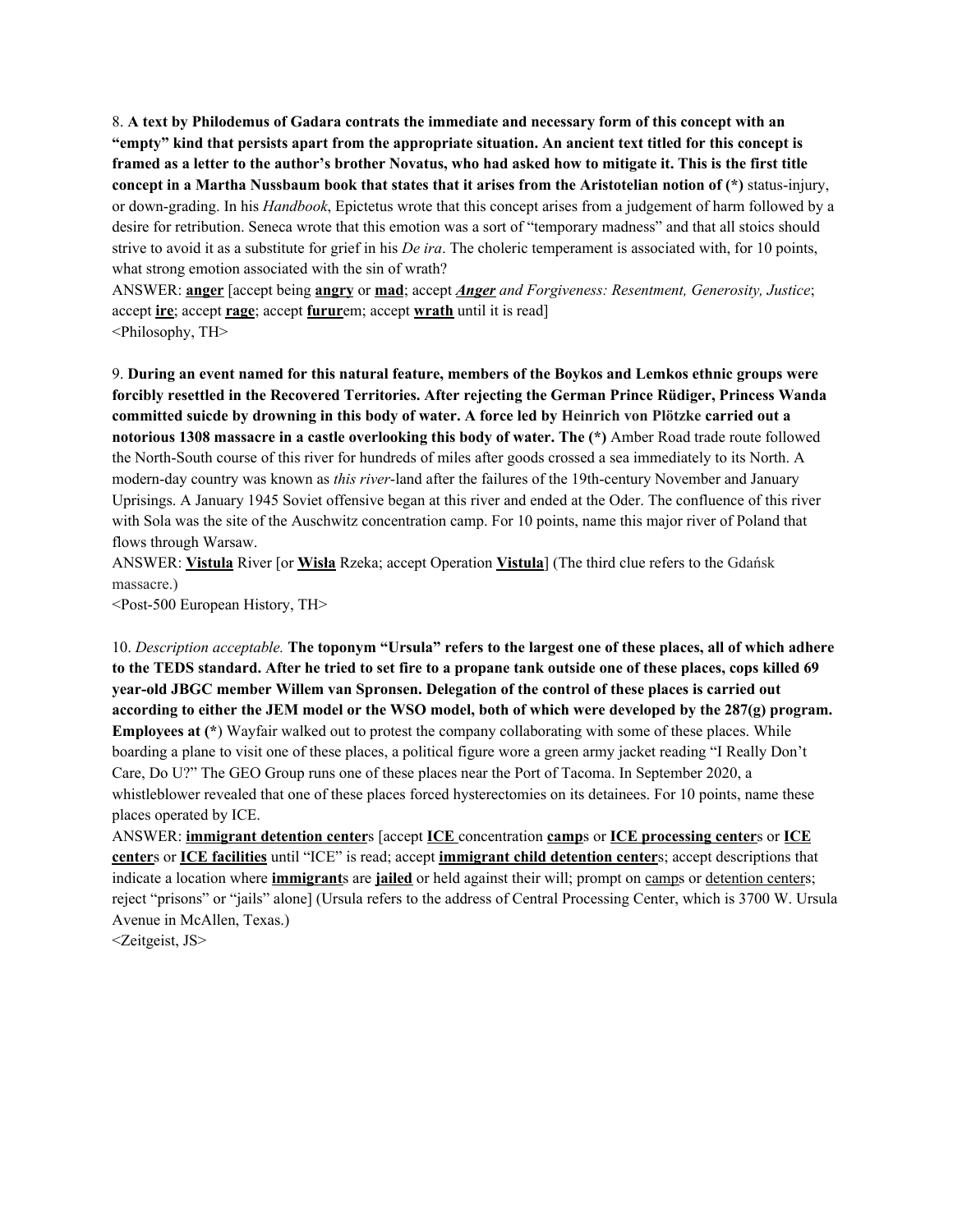11. **This concept and participation title a section of a book that uses neocollectivsm and democratic** conformism as contrasting examples of how this concept can be used to "be as a part." In The Morality of *Happiness*, Julia Annas relates how Aquinus demonstrated the unity of the virtues by stating that this quality **without justice "is an occasion of injustice." A book that examines the ontology of this concept proposes appealing to the "God above God'' as a remedy to (\*)** anxiety about meaninglessness and guilt; that 1952 book defines this quality as the self-affirmation of one's existence in the face of anxiety about non-being. Ambrose listed this as one of the four cardinal virtues along with prudence, temperance, and justice. Paul Tillich wrote a Christian existentialist book titled *The [this quality] to Be*. For 10 points, name this Christian virtue that allowed David to stand up to Goliath.

ANSWER: **courage** [accept word forms; accept *andreía*; accept *fortitudo*; accept **brave**ry, **fortitude**, **forbearance**, **strength**, or **endurance**; accept *The Courage to Be*] <Religion, TH>

12. **Japanese-American composer Asako Hirabayashi used spectralist techniques in composing the 24 pieces that make up her album** *[this instrument] in the New Millennium***. Elisabeth Chojnacka ("hoy-NAHT-ska")** played the five challenging pieces that Iannis Xenakis wrote for an amplified one of these instruments. Two **arpeggios played by this instrument gradually de-sync at the beginning of György Ligeti's ("JURJ** LIG-uh-tee's") piece Continuum. This instrument plays along with a flute, oboe, and a cello in an Elliot **Carter sonata, and it acts as the solo instrument along with the (\*)** piano in Carter's *Double Concerto*. This instrument is the soloist in a chamber concerto for it by Manuel de Falla and in Francis Poulenc's ("frawn-SEESE poo-LANK's") néo-baroque *Concert champêtre*. The 20th-century revival of this instrument was led by players like Ralph Kirkpatrick and Wanda Landowska. For 10 points, name this plucked string keyboard instrument originally popular in the baroque era.

ANSWER: **harpsichord** [prompt on keyboard] <Classical Music, TH>

13. **A Georgia Tech professor from this country improved upon Jana et al.'s synthesis of gold nanorods by using CTAB-capped seeds to avoid the formation of spherical particles. Another chemist from this country pioneered the 4D UEM imaging technique that generates electrons below the space-charge limit with unique coherent volumes. A chemist from this country discovered that the rate of intersystem crossing is relatively** large if the transition involves a change of orbital type. A landmark experiment by a chemist from this country studied the dissociation of cyanogen iodide. A scientist from this country won a Nobel for developing **the use of** (\*) pump-probe spectroscopy to study transition states; that scientist is known as the "father of femtochemistry." For 10 points, name this African country where Ahmed Zewail and Mostafa El-Sayed were born. ANSWER: Arab Republic of **Egypt** [or **Mi**ṣ**r**] <Chemistry, JS>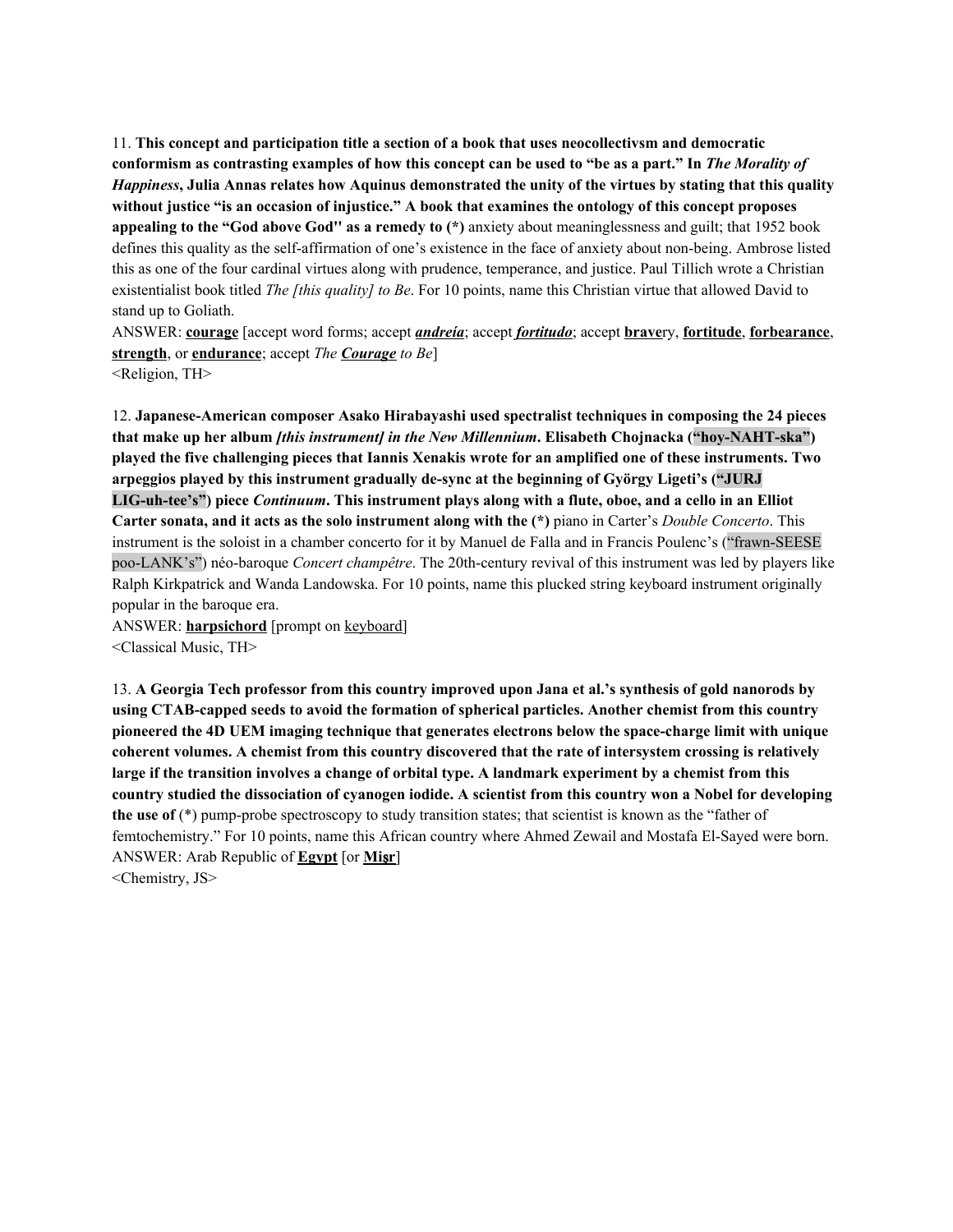14. **A series of four concentric discs used alongside this technology was invented by Sergeant Francis M. Metcalf, but was never widely adopted. Luther Rose used mule teams equipped with the technology to great effect during the Battle of Spotsylvania Court House. Anson Stager oversaw a military organization dedicated to this technology. George Beardslee developed a portable system for using this technology, which proved instrumental to (\*)** Ambrose Burnside's forces at the Battle of Fredericksburg. Albert Meyers oversaw a wartime department that deployed this technology alongside an aerial system referred to as wigwams. The efficiency of this technology led it to gradually replace the use of line-of-sight semaphores in the US Signal Corps. For 10 points, what electronic technology enabled fast wartime communication and was invented by Samuel Morse? ANSWER: **telegraphy** [accept electronic **telegraph**s; accept Beardslee **telegraph**; prompt on Morse code until "Samuel Morse" is read]

<US History, TH>

15. In a play titled for this character, a man is congratulated on the success of two of his children: one a bestselling novelist and the other the divorced wife of the king of potatoes with a huge alimony. In a different play, this character is chastised along with his royal friend for wearing festival clothing and has his house destroved by soldiers. In one play, a woman declares herself to be this character before tying up her husband while a fight breaks out between dice gamblers and a character representing the People of  $(*)$  Zanzibar. In The *Phoenician Women*, this character explains that Menoeceus ("MEH-no-EH-see-us") must be killed to atone for the killing of a snake sacred to Ares, while in *Antigone* this character warns Creon of dire consequences if he does not have Polynices buried. Guillaume ("gee-YOHM") Apollinaire wrote a surrealist play titled for the "breasts of," for 10 points, what blind seer from Greek mythology?

ANSWER: **Tiresias** [accept *The Breasts of Tiresias*; accept *Les mamelles de Tirésias*] (The second clue is from *The Bacchae*.)

<Drama, TH>

16. **A policy experiment implemented in Uganda found that publication of school allocations in local newspapers reduced this phenomenon by sixty percent. Colin Leys' ("lays") work on this phenomenon questions whether it is actually problematic. The greased efficiency hypothesis states that in some cases higher rates of this phenomenon can lead to accelerated economic growth. In** *Why Nations Fail***, Acemoğlu ("ah-jay-MOH-loo") and Robinson embrace the institutional explanation for the prevalence of this phenomenon, which is broadly divided into (\*)** petty and grand scales. Lawrence Lessig's book *Republic, Lost* documents instances of this phenomenon in the United States. An annual "perceptions index" quantifying levels of this phenomenon is published by Transparency International. For 10 points, name this phenomenon, the use of public power for private benefit.

ANSWER: government **corruption** [accept public-sector **corruption**; accept **bribery** or **bribe**s; accept **embezzlement**; accept **graft**; prompt on fraud]

<Social Science: Political, TH>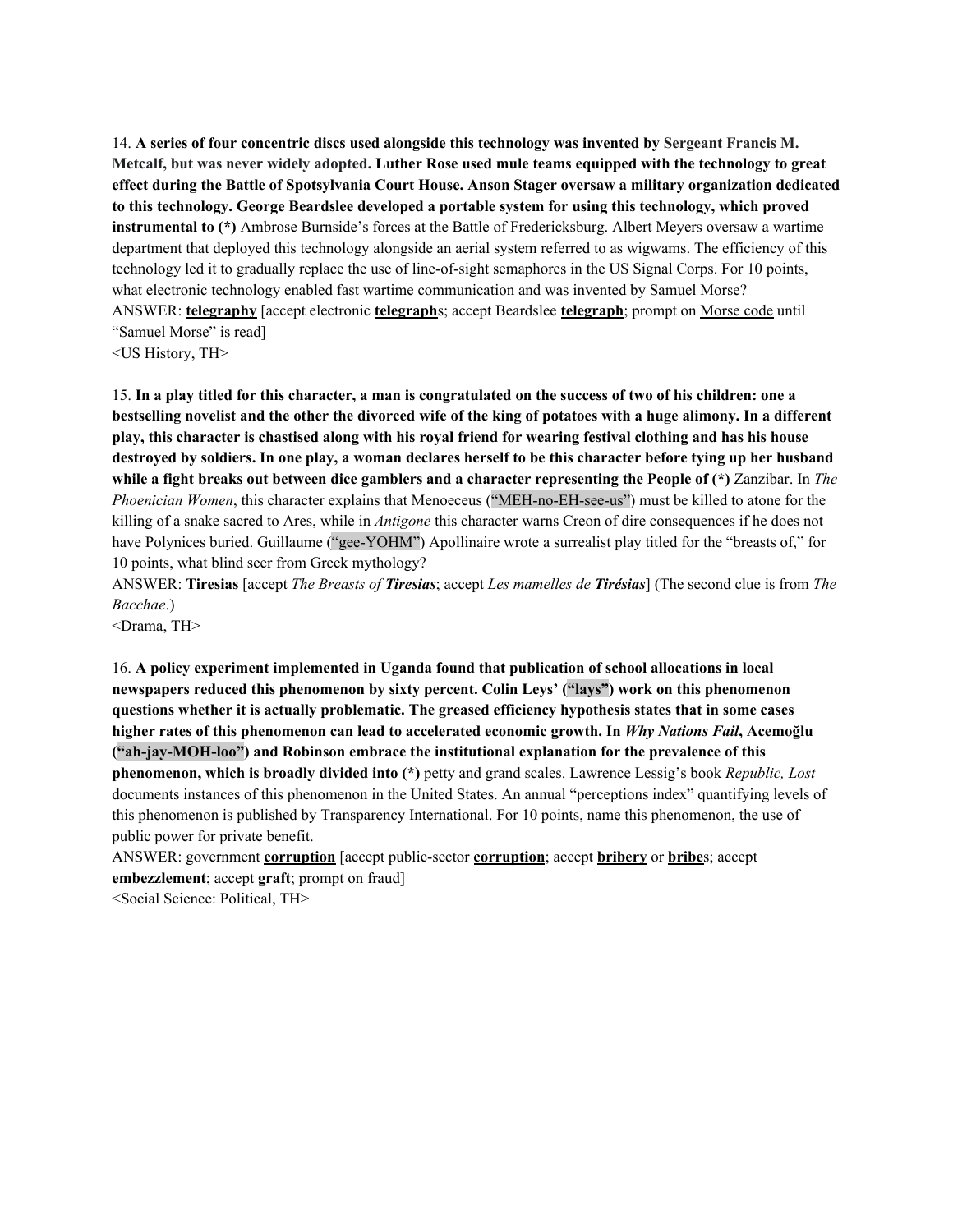17. **A factory in Jönköping ("YAWN-shaw-ping"), Sweden is home to a company that produced the widely-plagiarized "three star" design of these objects. Elaborately-decorated wood or metal examples of** these objects often kept on nightstands in the 19th century were called their "go-to-bed" types. Joshua Pusey **patented a type of these objects featuring a rough surface while working for the Diamond Company. These objects or Ziploc bags name (\*)** a "sign" used to diagnose delusional parasitosis. Collectors called phillumenists distinguish between skillets, all-around, and single-top labels that feature the artwork on these objects, which contain objects John Walker called "Lucifers." For 10 points, name these small containers that house "strike-anywhere" wooden objects and lend their name to a brand of toy cars produced by Mattel. ANSWER: **matchbox**es [accept **Matchbox** cars; accept **matchbook**s; accept go-to-bed **matchbox**es; accept **matchbox** sign]

<Other Academic, TH>

18. A Greek-speaking merchant in this polity gained the epithet "Son of the Devil" after monopolizing the salt and fur trade while based in a wealthy district of its capital. The Portuguese Jew Joseph Nasi became a **powerful diplomat and reformer while working in the court of this polity. Patriarch Gennadius II was the** first Christian leader to be appointed to a position of power within this polity. Christian landlords in this **polity often choose to convert to receive favorable grants for (\*)** *timars*. Jewish merchants flourished in the Balat district of this empire's capital. Minority Jewish and Christian communities were tolerated under this empire's *millet* system, though this empire's military forced conversion of Christian boys in its *devshirme* system. For 10 points, name this religiously-diverse empire ruled by sultans in Constantinople from 1453 to 1923. ANSWER: **Ottoman** Empire [accept Devlet-i ʿAlīye-i ʿ**Osmānīye**; accept The Exalted **Ottoman** State; accept **Osmanlı** İmparatorluğu; accept **Osmanlı** Devleti] <World History, TH>

19. One episode in this text has been hypothesized to represent a sexual allegory due to linguistic similarities to the modern expression "don't hide your balls." A brief sentence referring to "a man who goes along getting hot" appears in the list of lords that ends this text. This text describes figures alternately known as "Maker, **Modeller," or "Bearer, Begetter," who produce the first four (\*)** "mother-fathers." Scattered peoples in this text are symbolically reunited by the coming of the first sunrise, which petrifies three deities introduced after a pilgrimage to the eastern "Place of Cattails." In this text, a pair of "daykeeper" gods use a 260-day calendar cycle to interpret religious signs, such as how the soil imprint of a net of corn indicates that Blood Moon is about to have a pair of divine twins. For 10 points, name this primary mythological text of the K'iche' Mayan people. ANSWER: **Popol Vuh** [accept **Popol Wuj**; accept **Pop Vuh** or **Pop Wuj**; prompt on "Council Book"; prompt on "The Light That Came from Beside the Sea," "Our Place in the Shadows," or "The Dawn of Life"; prompt on *Qamujib'al*, *Sak q'aslem*, or *Saq petenaq ch'aqa palo*] <Mythology, TM>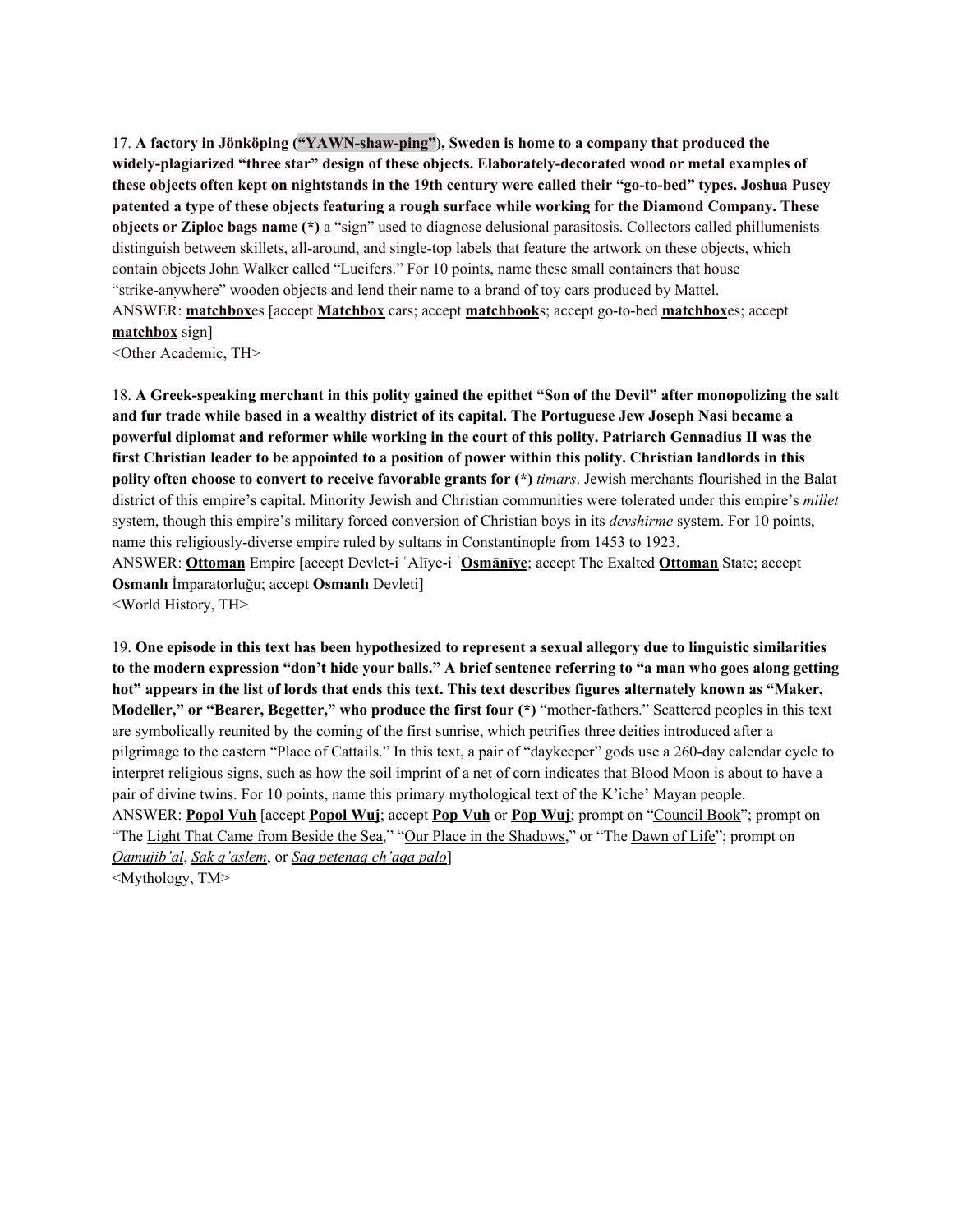20. A romance that "wasn't a fragile thing to be coddled, cooed over" is contrasted with an image of these animals in the poem "What I Didn't Know Before" from *The Carrying*. The line "I like the lady [these animals best" opens a poem that imagines a "huge beating genius machine" inside the speaker; that poem is **Ada Limón's "How to Triumph Like a Girl." After remarking how levelled mounds "will show up on any energetic geophysical map," the speaker relays how her ancestor was given the warrior name (\*)** Hopothepoya from liberating, not stealing, these animals in a poem from *An American Sunrise*. Another poem describes some of these animals "who were bodies of sand" and "were fur and teeth." That Joy Harjo poem is titled "She Had Some [these animals]." The concluding line "Into the red / Eye, the cauldron of morning" ends a poem about, for 10 points, what type of animals exemplified by Sylvia Plath's Ariel?

ANSWER: **horse**s [accept types of horses like **mares**, **stallion**s, **colt**s or **fillies**; accept "She Had Some **Horses**"] <Poetry, JS>

21. A 17th century depiction of this figure features a muddy brown circle inscribed in a vertical rectangle against a bright blue floral background. A prayerbook held in the Lilly Library contains a two-page spread **that places slight variations of a depiction of this figure in a checkerboard pattern. Medieval manuscripts** often depict the family tree of this person in the shape of a rose opposite a depiction of a tree. Christiane Gruber has identified a genre of paintings of this figure in which their name is written across a (\*) blank or veiled face as intermediate in style between medieval veristic images and modern abstract ones. Hafiz Osman was a master of the *hilya*, elaborate calligraphy depictions of this figure. In Persian miniatures, this figure is commonly depicted with a gold leaf halo of flames while riding Buraq. For 10 points, name this man who is sometimes depicted receiving verses of the Quran.

ANSWER: **Muhammad** ibn Abdullāh [accept The **Prophet**; accept names of **Muhammad**] <Painting/Sculpture, TH>

22. **Lars Hörmander introduced operators named for this mathematician that generalize pseudodifferential operators. Microlocal analysis studies sets of covectors along which an object named for this mathematician** does not decay. An object named for this mathematician is a special case of oscillatory integral operators. **Tempered distributions are defined on Schwartz spaces, where an object named for this mathematician is an automorphism. An object named for this mathematician is a unitary operator on L2 by the (\*)** Plancherel theorem. An object named for this mathematician allows convolution to be computed via pointwise multiplication. This mathematician's transform converts spatial derivatives into factors of *i* times the wavenumber. For 10 points, name this French mathematician whose transform moves functions between the time and frequency domains. ANSWER: Jean-Baptiste Joseph **Fourier** [accept **Fourier** transform; accept inverse **Fourier** transform; accept **Fourier** integral operator] (The sets are wave front sets.) <Other Science: Mathematics, JS>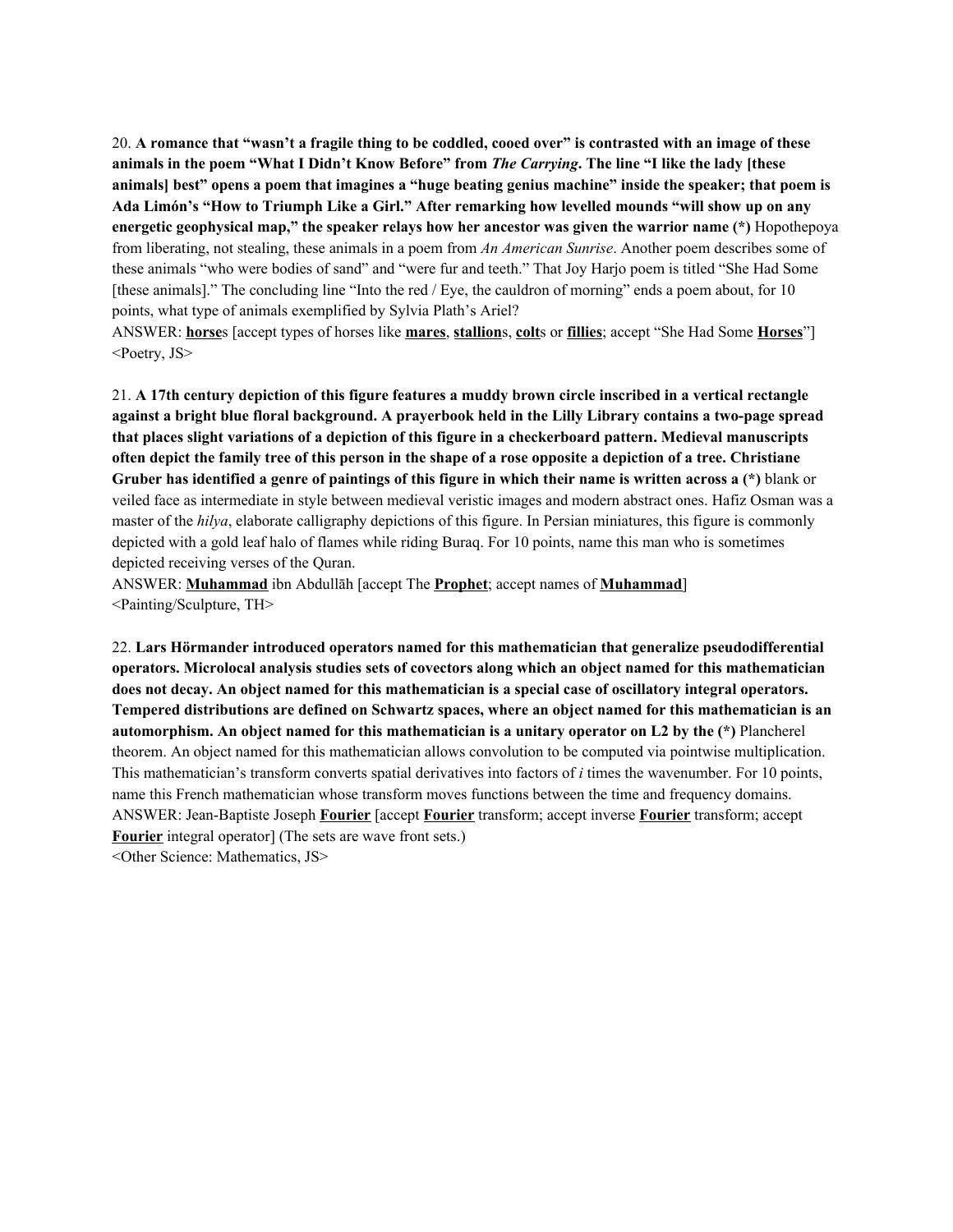#### Bonuses

1. A splash panel of the protagonist falling down Suicide Alley appears in the first issue of this comic book series and again on the last page of its final issue after he encounters the god-like being Orh. For 10 points each. [h] Name this series that follows John Difool and his companions as they combat Technopriests and the Darkness using the title objects. It was written by Alejandro Jodorowsky ("hoh-doh-ROF-skee") and illustrated by the French artist Moebius.

#### ANSWER: *The Incal* [or *L'Incal*]

[e] Frank Pavich made a documentary about a failed film adaptation of this novel that would have been another Jodorowsky and Moebius collaboration. Denis Villeneuve ("duh-NEE veel-NUV") is directing an upcoming adaptation of this Frank Herbert novel.

ANSWER: *Dune* [accept *Jodorowsky's Dune*]

[m] This Swiss artist of *Penis Landscape* and *Biomechanoiden* was slated to design sets and costumes for Jodorowsky's *Dune*. His painting *Necronom IV* inspired the design for the Xenomorph in the film *Alien*. ANSWER: Hans Ruedi **Giger** ("GEE-ger")

<Pop Culture, AD>

2. This country's villainous bowler-hat wearing leader is killed by Soviet everyman Ivan in a "World Class Struggle Championship Final" in Vladimir Mayakovsky's poem *150,000,000* ("one-hundred and fifty million"). For 10 points each:

[e] Name this country whose "discovery" titles a Mayakovsky essay. Frank O'Hara, a poet from this country, was heavily inspired by Mayakovsky, who wrote the poem "Brooklyn Bridge" while traveling in this country. ANSWER: **United States** of America [or **U.S.**A.; or **America**; accept "My Discovery of **America**"] (The leader is Woodrow Wilson.)

[m] In this Ivan Bunin story, an unnamed American businessman touring Europe on the cruiseliner Atlantis suddenly dies onboard near Capri, after which his body is preserved in a soda water box and shipped home in the cargo hold.

#### ANSWER: "The **Gentleman from San Francisco**" [or "**Gospodin iz San-Franciska**"]

[h] Soviet authors Ilya Ilf and Evgeny Petrov humorously recounted their tour of the U.S. in this travelogue. This travelogue notes that most Americans live in squat, ugly buildings in small towns, in contrast to the idea of America as the land of skyscrapers.

ANSWER: *One-storied America* [or *One-story America*; or *Odnoètažnaja Amerika*; accept *Little Golden America*; accept *Ilf and Petrov's American Road Trip: The 1935 Travelogue of Two Soviet Writers*] <Other Literature, AP>

3. This book presents an argument that has come to be known as its author's "Regress," which argues that external relations are not possible since an object and its properties cannot be treated independently. For 10 points each: [h] Name this 1893 book that drew on the work of its author's colleagues T. H. Green and J. M. E. McTaggart. This book asserts that experience is a harmonious, supra-relational whole that its author calls the Absolute. ANSWER: *Appearance and Reality*

[e] F. H. Bradley's *Appearance and Reality* is a foundational work in the British branch of this philosophical movement, which asserts that the nature of reality is purely mental. G. E. Moore wrote a "refutation" of this metaphysical position.

ANSWER: **idealism** [accept word forms; accept British **Idealism**; accept "A Refutation of **Idealism**"] [m] Moore's "Refutation of Idealism" rejects the idealist notion that being is equivalent to this phenomenon. John McDowell defines this phenomenon as the mind's "openness to the world."

ANSWER: **perception** [accept word forms; accept *esse est percipi*; accept "to be is to be **perceived**"; accept the problem of **perception**]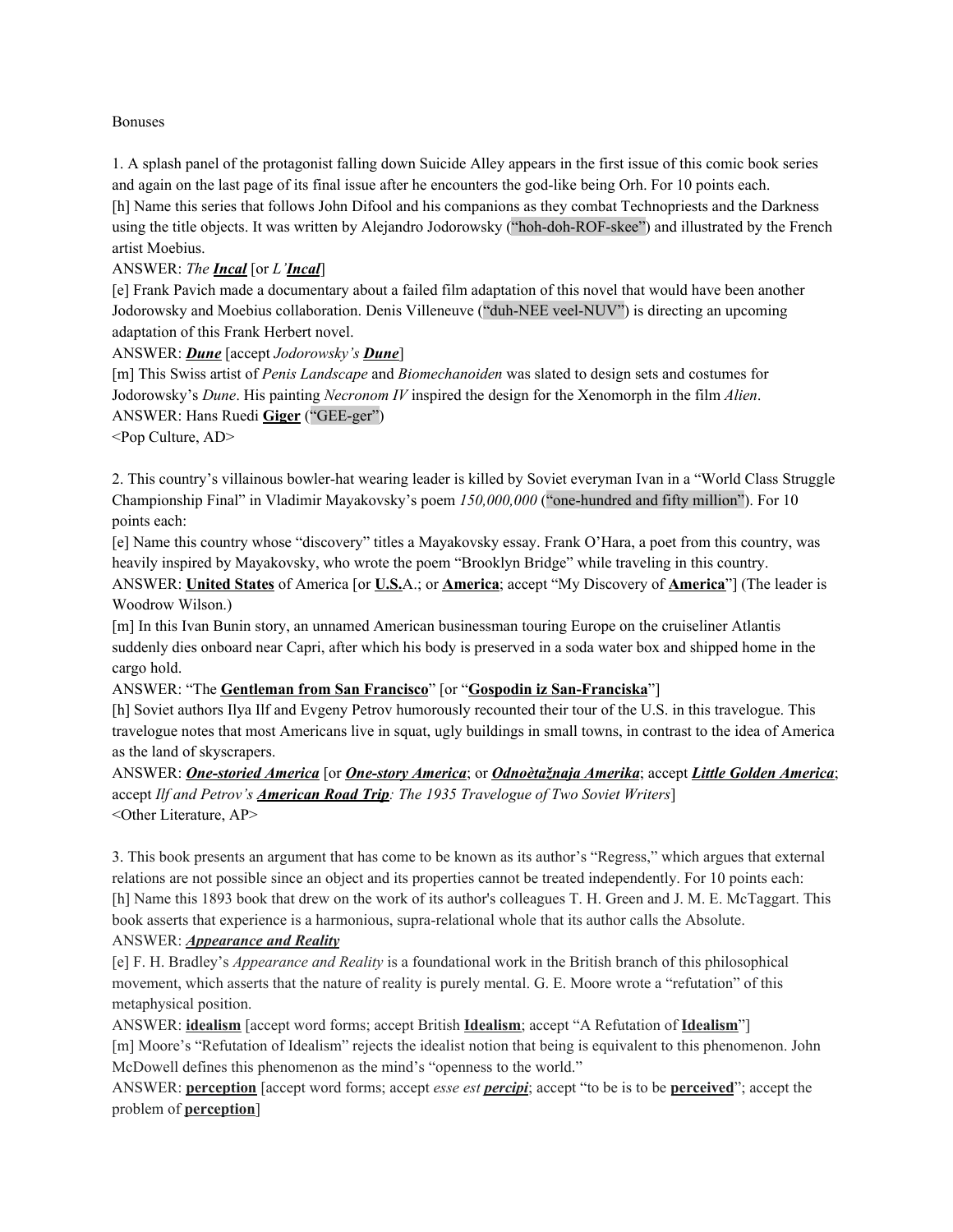<Philosophy, TH>

4. Answer the following about dance critic and historian Sally Banes, for 10 points each:

[e] Banes's book *Terpsichore in Sneakers* examines dance that drew from this late-20th century intellectual movement characterized by Jean-François Lyotard ("lee-oh-TAR") as a response to modernism.

ANSWER: **postmodern**ism [accept **postmodern** dance]

[m] Postmodern dancers often utilized chance, an idea introduced by this choreographer of *Suite by Chance*, in which performers developed choreography based on the outcome of random samples like flipping a coin.

ANSWER: Merce **Cunningham** [or Mercier Philip **Cunningham**]

[h] Banes's Ph.D. dissertation traces postmodern dance to performances by dancers like Yvonne Rainer at a theater sponsored by this Greenwich Village church. This church hosted the filming of Carolee Schneeman's piece *Meat Joy* and Claes Oldenburg's first one-man show.

ANSWER: **Judson** Memorial Church [accept **Judson** Dance Theater] <Other Arts: Visual, AP>

5. These two general classes of people are involved in a tradition called *paramparā* ("puh-RUM-puh-rah") at āshramas, where one of them may receive *prapatti* ("pruh-PUHT-tee") from the other. For 10 points each: [m] Give any combination of the Sanskrit terms for these two types of people or their common English translations. The term "Sikh" retains the meaning of the original Sanskrit word for one of these two classes of people from which it is derived.

ANSWER: **guru** [or **teacher**; or **master**; or **guide**; or **lecturer**; or **professor**]

**śishy**a ("SHISH-yuh") [or **student**; or **disciple**; or **seeker**]

[accept any combinations of a Sanskrit word and an English word like **guru** AND **student**]

[h] This Sanskrit term refers to any donation given by a student to their guru, which is most famously exemplified by an episode from the *Mahābhārata* in which Ekalavya ("AY-kuh-LUV-yuh") offers his severed thumb to Drona. In a different context, this word also refers to a form of Shiva who faces a unique direction.

ANSWER: **dakshin**ā [or guru**dakshin**ā; accept **Dakshināmūrti**] (Dakshināmūrti means "south-facing deity.") [e] Gurus are worshipped during the month of Āshādha ("ah-SHAH-duh") on Guru Pūrnima ("POOR-ni-muh"), a holiday that coincides with a fortnightly occurrence involving this celestial body known as Chandra. ANSWER: **moon** [accept full **moon**]

<Religion, AP>

6. This technique is a double-edged sword because, while its lack of selectivity nullifies the negative effects of photoresist scumming, it creates lateral erosion if the resist profile is tapered. For 10 points each:

[h] Name this type of dry etching with purely physical character. Comparable to "atomic sandblasting," this entirely anisotropic technique energizes argon gas via a Kaufman source that is isolated from the wafer, distinguishing it from RIE and plasma etching.

ANSWER: ion **milling** [accept reactive ion **milling**; reject "reactive ion etching"]

[m] During post-etching ion implantation, dopant ions are sorted into exit ports based on their altered value for this quantity. As in cyclotrons, this quantity is given by: mass times velocity, all over charge times magnetic field. ANSWER: **radius** of the circular path [accept **r**]

[e] Rapid thermal processing repairs the implantation-induced damage done to wafers of this element. Integrated circuits are built out of chips of this semiconductor.

ANSWER: **silicon** [or **Si**]

<Physics, TM>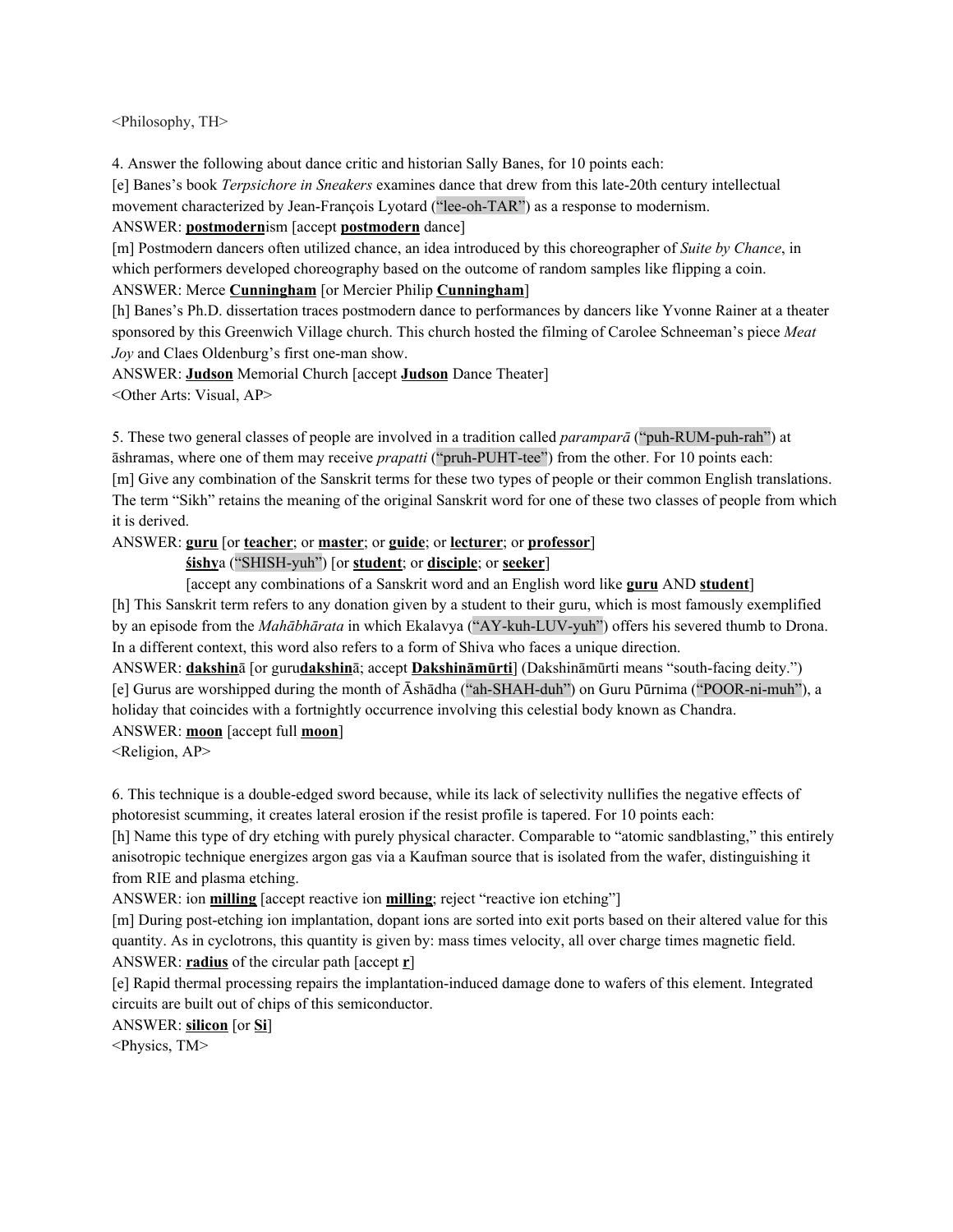7. One of these two authors poked fun at the length and subtitle of a novel by the other in a scene where Mrs. Booby exclaims "Your virtue? I'll never survive it!" after being rebuffed by her young male employee. For 10 points each: [m] Name these two 18th-century novelists. One of these authors introduced the character Mrs. Booby as the sister of the other's character Mr. B--- in a novel also featuring the good-natured squire Adams.

# ANSWER: Samuel **Richardson** AND

#### Henry **Fielding**

[e] Fielding invented a character with this first name and the surname Andrews in a comic novel that subverted many of the tropes of Richardson's *Pamela*. The Fielding character with this name is partly inspired by an Old Testament figure with this name who has a colorful coat.

#### ANSWER: **Joseph** [accept *Joseph Andrews*]

[h] The narrator of this other novel remarks that their own "copious remarks and digressions" resemble that of the narrator of *Joseph Andrews*. Gordon Haight has argued that the true hero of this novel is Mary Garth, the subject of a bizarre 1853 volume in which all parts of the novel she appears in not featuring her were excised.

ANSWER: *Middlemarch: A Study in Provincial Life* (by George Eliot)

<Long Fiction, TH>

8. Henry Wickham was largely responsible for shifting the world production of this crop from South America to the British colonies of Celyon and Malaya. For 10 points each:

[e] Name this good that was produced at the Fordlândia plantation in Brazil. Charles Goodyear's development of the vulcanization process led to a boom in this crop's production.

ANSWER: **rubber** [accept **latex**; accept **Havea** trees; accept Para **rubber**]

[h] In this plan, the British government attempted to recoup World War I debt by artificially inflating the price of rubber by limiting exports and instituting quotas in the colonies. This scheme led to the rise of synthetic rubber production in the Soviet Union, the Netherlands, and the U.S.

ANSWER: **Stevenson** Plan [accept **Stevenson** Restriction Scheme]

[m] This American company began its research on synthetic rubber largely because of the Stevenson Plan. Wallace Carothers's group at this company invented the synthetic rubber neoprene.

ANSWER: **DuPont** [accept E. I. **du Pont** de Nemours and Company]

<Commonwealth/International History, TH>

9. Symptoms of this disease, like bronze skin and diabetes, typically onset between 30 and 50. For 10 points each: [m] Name this genetic disease known as the "Celtic Curse." This hereditary disease is tested for by measuring levels of liver enzyme activity, ferritin in serum, and transferrin saturation.

ANSWER: primary **hemo·chromatosis** [accept hereditary **hemochromatosis**; accept genetic **hemochromatosis**; prompt on iron overload disease; reject "secondary hemochromatosis"]

[e] Another symptom of hemo·chromatosis is this general disorder in the first, second, and third MCP and PIP joints. The rheumatoid form of this disorder is an autoimmune disease.

### ANSWER: osteo**arthritis**

[h] Treatment of hereditary hemo·chromatosis includes chelation, dietary changes, and this procedure. Regularly performing this procedure is the most common treatment for poly·cythemia vera.

ANSWER: **phlebotomy** [accept **draw**ing **blood**; accept **blood withdrawal**; accept **venesection**] <Biology, JS>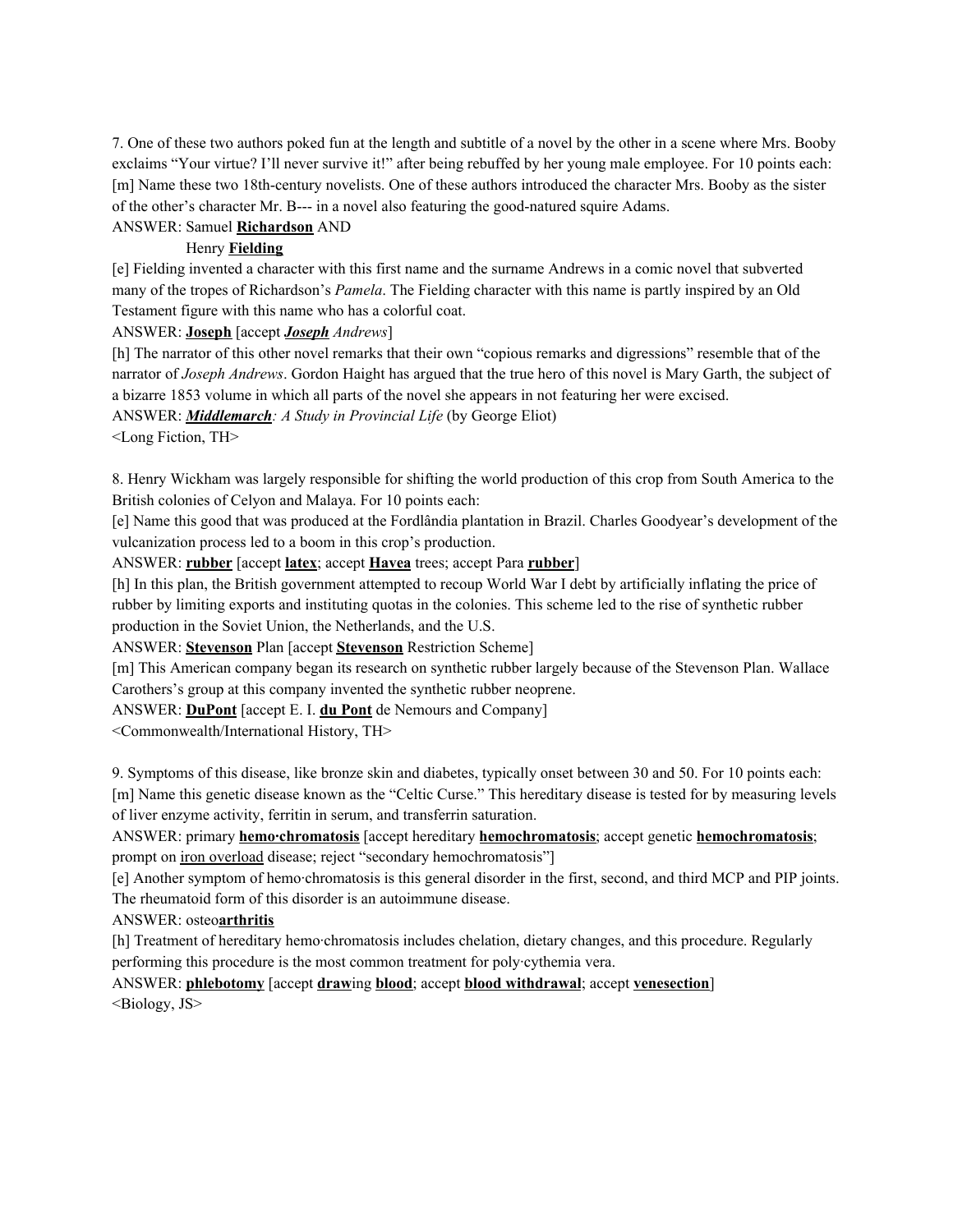10. This composer's pupils Charles Bordes ("bord") and Alexander Guilmant founded the Schola Cantorum in 1894 to promote his compositional ideas against the reactionary nature of the Paris Conservatory. For 10 points each: [m] Name this Catholic composer and pedagoge whose fondness for employing cyclic form is exemplified by his *Symphony in D minor*.

ANSWER: César **Franck** [or César-Auguste-Jean-Guillaume-Hubert **Franck**]

[e] The Franckians at the Schola Cantorum sought to rehabilitate the long melodic lines used in this style of monophonic medieval church music, named for a 6th-century pope.

ANSWER: **Gregorian chant** [prompt on plainchant or plainsong]

[h] This foremost pupil of Franck promoted Gothic-era music theory notions in his *Cours* ("koor") *de composition musicale* and wrote a trio of symphonic poems based on Schiller's *Wallenstein*.

ANSWER: Vincent **d'Indy** ("dan-DEE") [or Paul Marie Théodore Vincent **d'Indy**]

<Classical Music, TH>

11. Answer the following about Florida Men with utopian ambitions, for 10 points each:

[e] The company that bears this man's name recruited architects like César Pelli and Robert Venturi to design buildings for the planned town of Celebration, Florida. Another Florida complex named for this man contains Epcot. ANSWER: Walt **Disney** [or Walter Elias **Disney**; accept Walt **Disney** World Resorts]

[m] Cyrus Teed, a spiritualist and Hollow Earth theorist who assumed this Hebrew name, established a utopian community in Estero, Florida. This is also the surname of a man who led an organization founded by Benjamin Roden at the Mount Carmel Center.

ANSWER: **Koresh** [accept David **Koresh**]

[h] Moses Elias, a Moroccan Sephardic Jew with this surname, founded the earliest Jewish agrarian settlement in the United States in the Florida Territory. Bernard, a rabbi with this surname, was a major innovator in Kosher certification in the US while heading OK Kosher.

ANSWER: **Levy** [accept Moses Elias **Levy**; accept Rabbi Bernard **Levy**] <US History, TH>

12. VLIW architectures are designed to exploit parallelism at the level of these things. For 10 points each:

[m] Name these things thought of as the "words" of a computer's machine language. In MIPS, the set of these things includes subtract, add immediate, load word, move, branch on equal, and many more.

ANSWER: machine **instruction**s [accept **instruction** set or **instruction** set architecture; accept **instruction**-level parallelism]

[h] Instruction-level parallelism is enhanced by this type of execution that requires a dynamically scheduled pipeline set up with parallel reservation stations and functional units. Tomasulo's algorithm uses a reorder buffer and a commit stage to implement this type of execution while maintaining program correctness.

ANSWER: **out-of-order** execution [prompt on dynamic execution]

[e] Compilers unroll these control structures to increase instruction level parallelism. These control structures run infinitely if their termination condition is never met.

ANSWER: **loop**s [accept for **loop**s]

<Other Science: Computer Science, JS>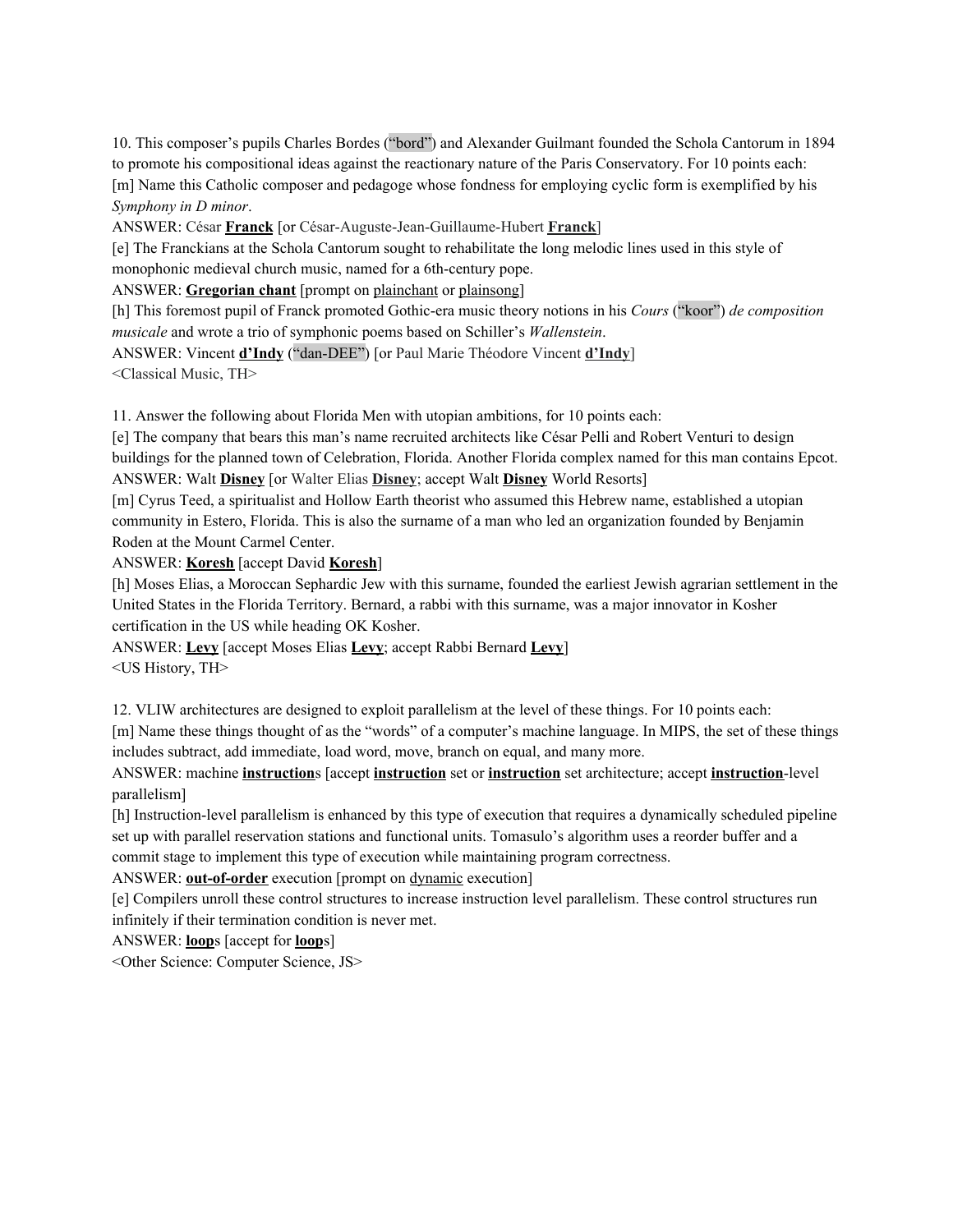13. Answer the following about the historical origins of modern European irredentist movements, for 10 points each: [e] Fringe organizations in both Lithuania and Germany claim control of this Russian exclave that was seized by the Soviet Union after World War II. Russia controversially deployed nuclear weapons in this Baltic oblast in 2016. ANSWER: **Kaliningrad** Oblast

[m] Irredentist interest group Karjalan Liitto makes claims on a province ceded during this conflict. The false flag attack on one side's village of Mainila created a casus belli for this conflict, whose other side was led by Risto Ryti. ANSWER: **Winter** War (The province is Karelia.)

[h] Some far-right political organizations in Italy still claim control of Trieste, which had its political status settled in this 1975 treaty between Yugoslavia and Italy.

# ANSWER: Treaty of **Osimo** [accept **Treaty on the delimitation of the frontier for the part not indicated as such in the Peace Treaty of 10 February 1947**]

<Post-500 European History, ZK>

14. In a sequel to this poem, the speaker describes "blurred playground noises" and "black stockinged nurses" while taking a walk in the park to avoid work, but admits that shirking "doesn't suit me." For 10 points each:

[h] Name this poem that asks "why should I let the [title creatures] squat on my life" before mentioning the wives of pensioners who are "as skinny as whippets."

### ANSWER: "**Toads**"

[e] "Toads" is by this British poet who also wrote that "Sexual intercourse began / In nineteen sixty-three" in the poem "Annus Mirabilis." He also wrote "This Be the Verse."

ANSWER: Philip **Larkin**

[m] This poem by another author concludes by calling some frogs "great slime kings [...] gathered there for vengeance." This poem titles a collection that also contains "Blackberry-Picking" and "Digging."

ANSWER "**Death of a Naturalist**" (by Seamus Heaney)

<Poetry, TH>

15. These two concepts title a Keith Thomas book about the "decline" of one of them as a result of the other in 16th and 17th-century England. For 10 points each:

[h] Name these two related anthropological concepts that Mauss and Hubert differentiated by claiming that one was bound up to social structure while the other focused on individual actions meant to influence events. ANSWER: **magic** AND

### **religion**

### [accept *Religion and the Decline of Magic*]

[e] The first wide-ranging anthropological study of magic and religion was this 1890 book by James Frazer. This book, named for an object from the *Aeneid*, argued that religion evolved out of magic rather than the two coexisting, as posited by later treatments.

### ANSWER: *The Golden Bough*

[m] In *The Golden Bough*, Frazer makes a distinction between sympathetic magic, which relies on mimicry and resemblances, and *this* type of magic, which relies on the linkage of two objects or people. The "law" concerning this type of magic states that linkages can only be severed by set rituals, such as exorcism.

## ANSWER: **contagious** magic [accept the law of **contagion**]

<Social Science: Sociology/Anthropology, TH>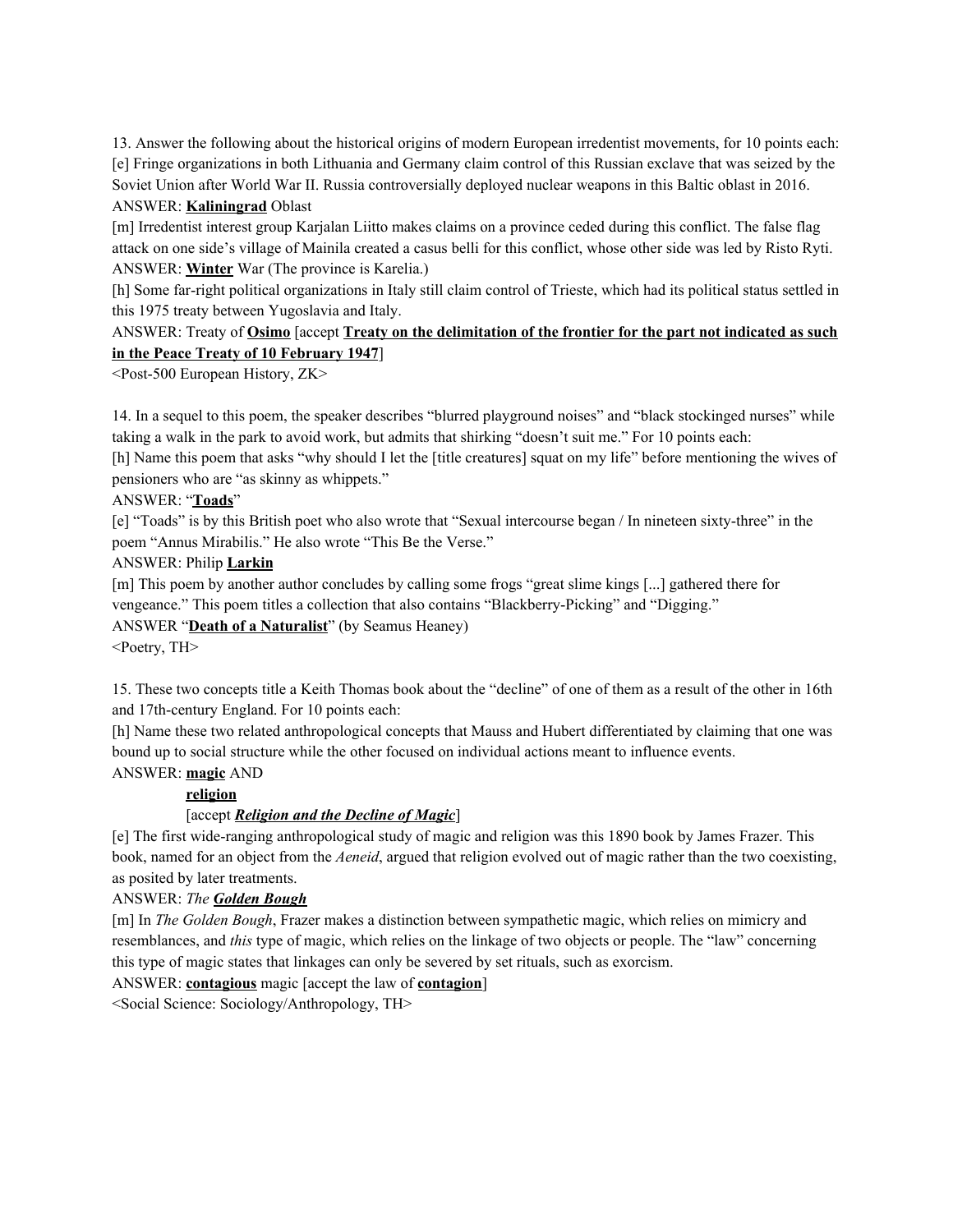16. International style adopters of these features took inspirations from the similar *mashrabiya* found in vernacular Arabic architecture. For 10 points each:

[h] Give the two-word French language term for architectural elements put in place to shade buildings and prevent overheating. Le Corbusier popularized the use of concrete examples of these features in the designs for his many buildings in Chandigarh.

ANSWER: *brise soleil* ("BREEZE soh-LAY") [prompt on sun breakers]

[e] A grid of 240 motor-controlled apertures form a hightech *brise soleil* in Jean Nouvel's design for the Arab World Institute in this city. The Centre Pompidou is another example of "High Tech" architecture in this European city. ANSWER: **Paris**, France

[m] Curvy aluminum *brise soleils* shade many of the buildings in Valencia's City of Art and Sciences, a complex designed by Felix Candela and this Spanish architect also known for designing the Turning Torso tower in Malmö. ANSWER: Santiago **Calatrava** [or Santiago **Calatrava** Valls]

<Other Arts: Visual, TH>

17. Molly Millions, a recurring character in this author's oeuvre with blades attached to her fingers, was introduced in a short story in which she works alongside a dolphin hacker addicted to heroin. For 10 points each: [m] Name this author who pioneered cyberpunk with his short story "Burning Chrome," in which he coined the

word "cyberspace," and a trilogy of novels set in the Sprawl.

ANSWER: William **Gibson** [accept William Ford **Gibson**] (The story is "Johnny Mnemonic.")

[e] Although more widely known for his fiction, Gibson had a hit in 1993 with his essay "Disneyland with the Death Penalty," a *Wired* cover story discussing the consumerism and authoritarianism of this Southeast Asian city-state. ANSWER: **Singapore** [or **Singapura**]

[h] In Gibson's story "The Gernsback Continuum," a photographer is hired to document areas that feature this specific aesthetic, which describes the flashy future envisioned by American authors of the 1940s and 1950s. ANSWER: **Raygun Gothic** [reject "Gothic"]

<Short Fiction, AP>

18. This artist had a relationship with poet Edwin Arlington Robinson while working at the MacDowell Artist Colony, where she painted *The Dreamer* and *The Porch*. For 10 points each:

[h] Name this New York and Philadelphia-based painter of the turn-of-the-20th century, known for her realist depictions of the New Woman in paintings like *Shoe Shop* and *Shop Girls*.

ANSWER: Elizabeth **Sparhawk-Jones** [prompt on partial answers]

[e] Sparhawk-Jones' *Shoe Shop* is similar to William Glackens' *The Shoppers*. Glackens was a member of this school of realist New York City painters that also included John Sloan and Robert Henri ("HEN-rye").

ANSWER: **Ashcan** School [or The **Eight**]

[m] Sparhawk-Jones was longtime friends with this queer painter of many New Mexico and Maine landscapes. This artist included an iron cross in his colorful abstract *Portrait of a German Of icer*.

ANSWER: Marsden **Hartley**

<Painting/Sculpture, TH>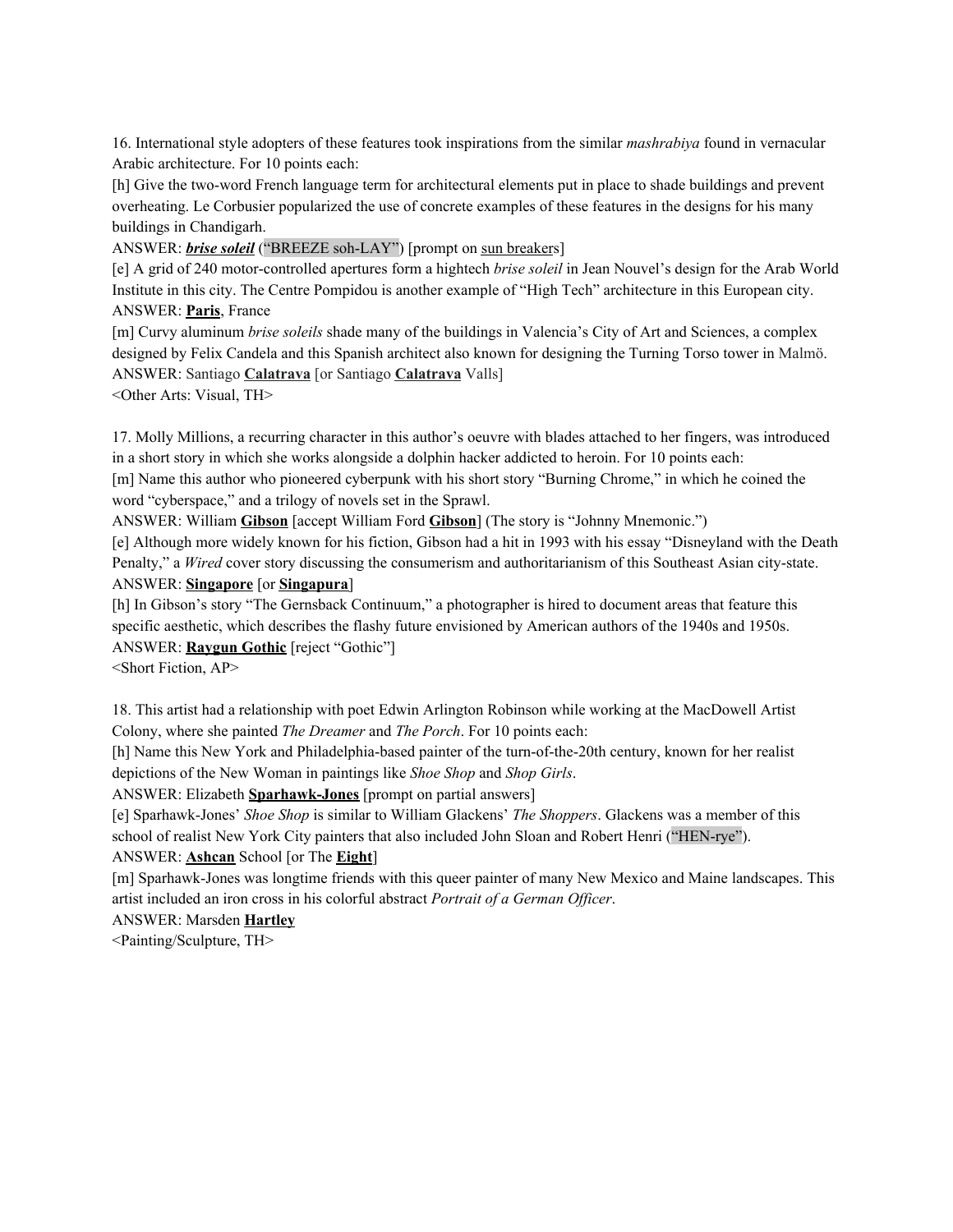19. Answer the following about ways to synthesize nanoparticles, for 10 points each.

[e] Intracellular synthesis of nanoparticles of this metal from fungi can be visually detected when

hyphae ("HAI-fee") turn a purple-red color. Samples for electron microscopy are commonly coated with nanoparticles of this precious metal.

# ANSWER: **gold** [or **Au**]

[h] The properties of the nanoparticles synthesized using this process depend on competing processes like Ostwald ripening and aggregation. Iron oxide nanoparticles are often synthesized with this process, which induces normally soluble particles to react and simultaneously undergo nucleation, growth, and aggregation.

ANSWER: **coprecipitation** [prompt on precipitation]

[m] When synthesizing nanoparticles in suspensions, this phenomenon is applied to make sure they are evenly dispersed. Cavitation induced by this phenomenon breaks up agglomerates of nanoparticles.

ANSWER: **sound** [or **sound wave**s; accept **ultrasound**; accept **sonication**; accept **ultrasonication**; accept **acoustic vibration**s; prompt on vibrations]

<Chemistry, JS>

20. A Detroit business of this type founded by John K. King is housed in an abandoned four-story glove factory. For 10 points each:

[e] Name these businesses that include Powell's in Portland, The Strand in New York City, and City Lights in San Francisco.

ANSWER: **bookstore**s [accept independent **bookstore**s or **book**shops]

[h] Bobby Seale hosted an event for his book *Power to the People* in this bookstore named for a black activist. After being evicted from San Francisco's Fillmore district, this oldest independent Black bookstore in the U.S. moved to Oakland, around the corner from the MacArthur BART Station.

ANSWER: **Marcus** Books [or **Marcus** Bookstore] (named for Marcus Garvey)

[m] This city is home to Quimby's, a store specializing in comics, graphic novels, zines, and small-press books, whose mascot is a mouse of the same name independently created by Chris Ware. Myopic is a used bookstore in this city.

ANSWER: **Chicago**, Illinois <Geography, JS>

21. This linguistic phenomenon is most widely encountered in Icelandic, in which hundreds of common verbs cause it to occur. For 10 points each:

[h] Name this rare linguistic phenomenon, in which certain verbs render their subjects into non-nominative cases. The "Me" in the ungrammatical English sentence "Me do not like this linguistic bonus" could be described by this term.

ANSWER: **quirky** subjects [accept **quirkiness**]

[m] Like ordinary nominative subjects, quirky subjects pass a subject-oriented anaphora test named for this general linguistic phenomenon, which specifies how pronouns relate to antecedents. Along with government, this phenomenon names a syntaxical theory popularized by Noam Chomsky in the 1980s.

ANSWER: **binding** [accept anaphora **bind**ing; accept pronoun **binding**; accept word forms like being **bound**; accept government and **binding** theory; prompt on GB or GBT]

[e] Transitive verbs that instigate quirky subjects to not affect their sentences' direct objects, which take this case in languages like Latin and German. English's oblique case merges the function of this case and the dative.

ANSWER: **accusative** case [accept **ACC**]

<Social Science: Linguistics, TH>